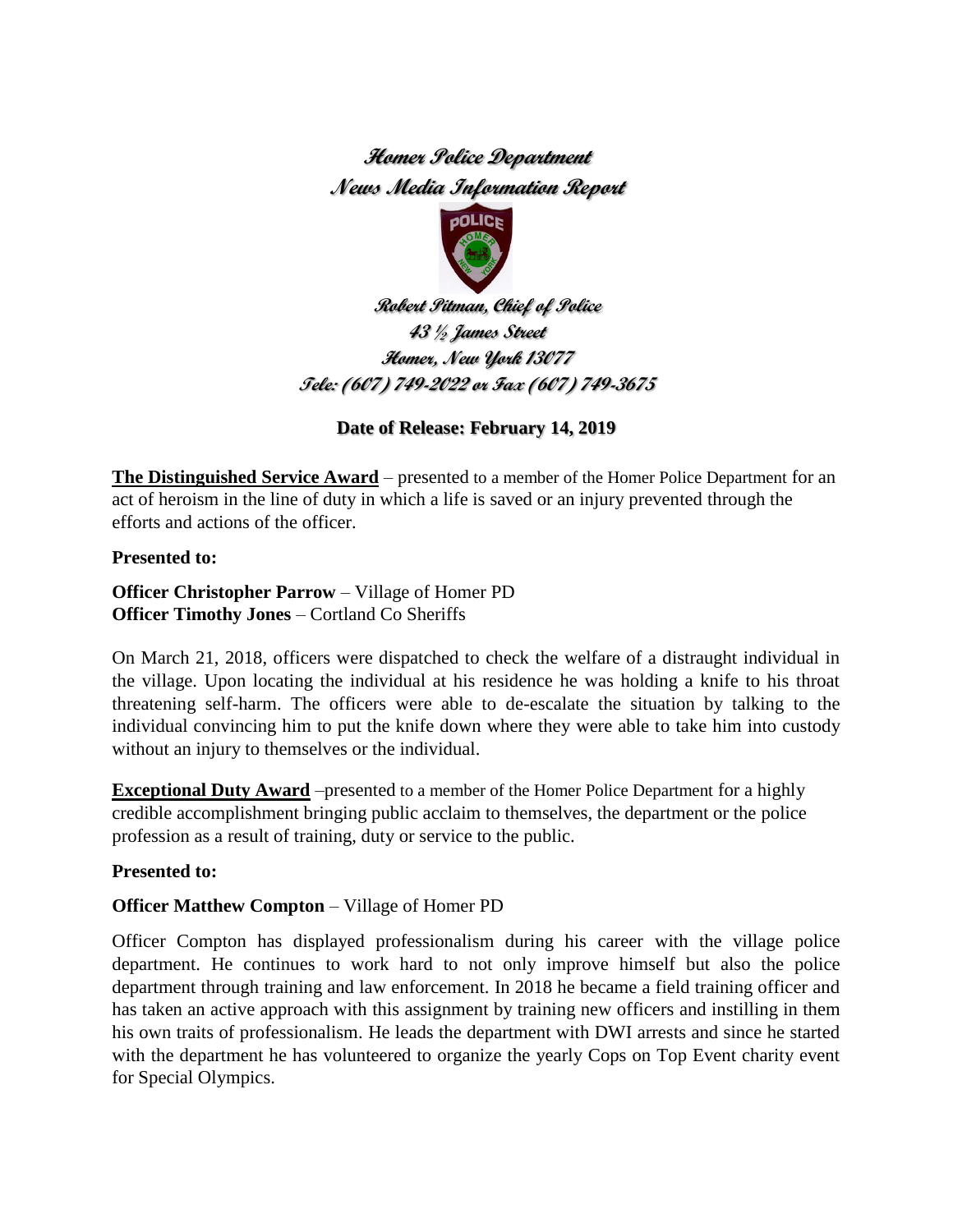**Long and Faithful Service Commendation-** is awarded to members of the Homer Police Department for every five (5) years of service.

## **Presented to:**

## **Officer Christopher Parrow**

Officer Parrow has served the Village of Homer community for ten (10) years. He began his police career with the village on March 31, 2008. He is a firearms instructor, armorer and an evidence technician.

**Good Conduct Award**- presented to a member of the Homer Police Department for a three (3) year tour without reprimand or any instance of disciplinary action on the matter.

#### **Presented to:**

## **Officer Matthew Compton** – Village of Homer PD

**Chief's Achievement Award-** presented to a member of the Homer Police Department who has brought public acclaim to themselves, the department or the police profession, through programs to increase police efficiency, provide educational assistance to the community, assist the youth of the community or advance the profession.

## **Presented to:**

## **Officer Quentin Giles** – Village of Homer PD

Officer Giles started his new assignment in September 2018 as a school resource officer (SRO) at the Homer Central Elementary School after retiring from the New York State Police with twenty-one (21) years of service. He quickly recognized a need for a child safety education program for not just the elementary school students but all of the students in the Homer School District.

Once he recognized this need, he contacted the National Child Safety Council and initiated a program within the schools, which consisted of fundraising in order to purchase needed items. His efforts generated over \$2,400.00 in donations from businesses and people within the community.

He is self-motivation with all of his duties and is a master firearms instructor, armorer and an active shooter instructor.